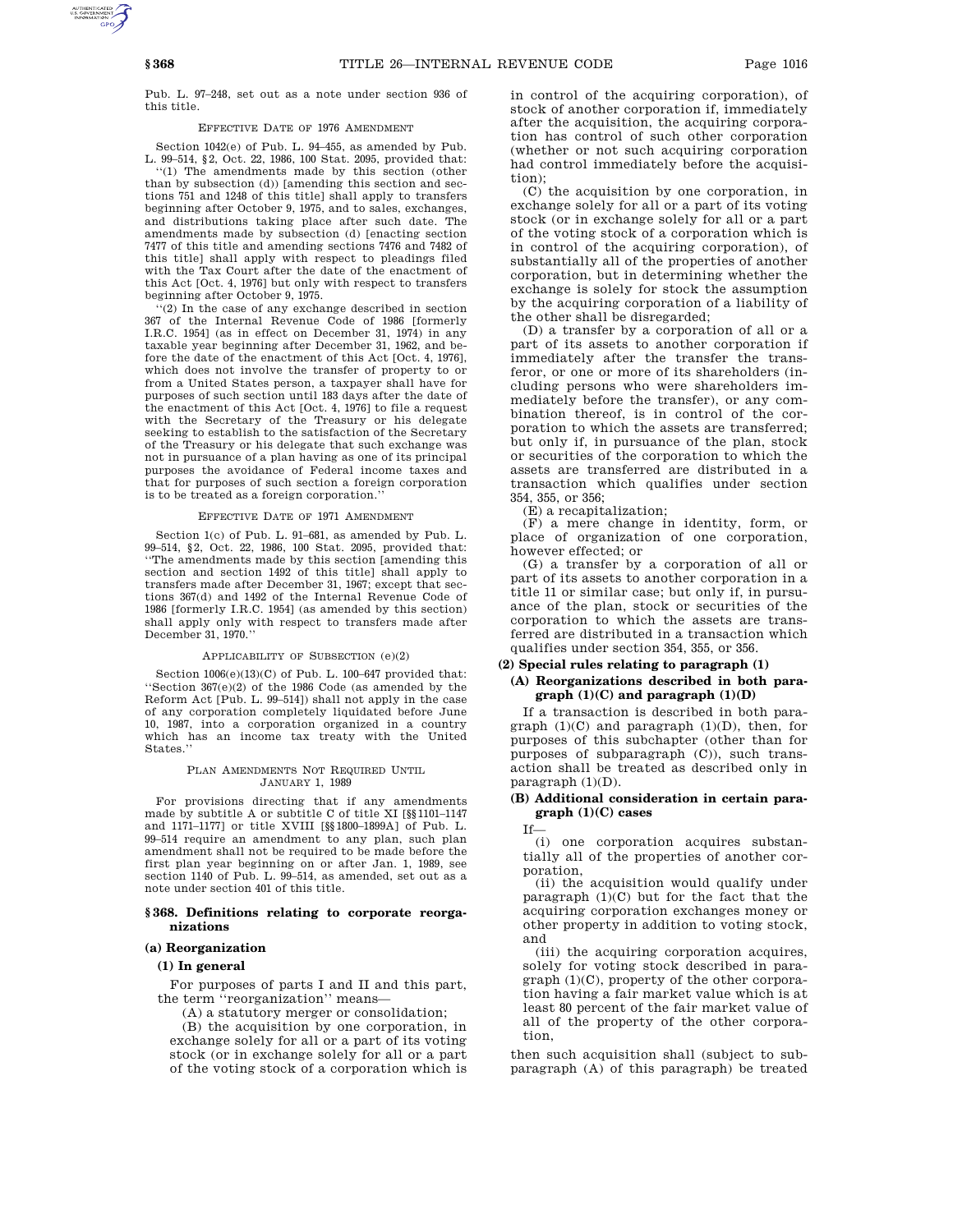as qualifying under paragraph  $(1)(C)$ . Solely for the purpose of determining whether clause (iii) of the preceding sentence applies, the amount of any liability assumed by the acquiring corporation shall be treated as money paid for the property.

## **(C) Transfers of assets or stock to subsidiaries in certain paragraph (1)(A), (1)(B), (1)(C), and (1)(G) cases**

A transaction otherwise qualifying under paragraph  $(1)(A)$ ,  $(1)(B)$ , or  $(1)(C)$  shall not be disqualified by reason of the fact that part or all of the assets or stock which were acquired in the transaction are transferred to a corporation controlled by the corporation acquiring such assets or stock. A similar rule shall apply to a transaction otherwise qualifying under paragraph (1)(G) where the requirements of subparagraphs (A) and (B) of section 354(b)(1) are met with respect to the acquisition of the assets.

## **(D) Use of stock of controlling corporation in paragraph (1)(A) and (1)(G) cases**

The acquisition by one corporation, in exchange for stock of a corporation (referred to in this subparagraph as ''controlling corporation'') which is in control of the acquiring corporation, of substantially all of the properties of another corporation shall not disqualify a transaction under paragraph  $(1)(A)$  or  $(1)(G)$  if-

(i) no stock of the acquiring corporation is used in the transaction, and

(ii) in the case of a transaction under paragraph (1)(A), such transaction would have qualified under paragraph (1)(A) had the merger been into the controlling corporation.

## **(E) Statutory merger using voting stock of corporation controlling merged corporation**

A transaction otherwise qualifying under paragraph (1)(A) shall not be disqualified by reason of the fact that stock of a corporation (referred to in this subparagraph as the ''controlling corporation'') which before the merger was in control of the merged corporation is used in the transaction, if—

(i) after the transaction, the corporation surviving the merger holds substantially all of its properties and of the properties of the merged corporation (other than stock of the controlling corporation distributed in the transaction); and

(ii) in the transaction, former shareholders of the surviving corporation exchanged, for an amount of voting stock of the controlling corporation, an amount of stock in the surviving corporation which constitutes control of such corporation.

## **(F) Certain transactions involving 2 or more investment companies**

(i) If immediately before a transaction described in paragraph (1) (other than subparagraph (E) thereof), 2 or more parties to the transaction were investment companies, then the transaction shall not be considered to be a reorganization with respect

to any such investment company (and its shareholders and security holders) unless it was a regulated investment company, a real estate investment trust, or a corporation which meets the requirements of clause (ii).

 $(i)$  A corporation meets the requirements of this clause if not more than 25 percent of the value of its total assets is invested in the stock and securities of any one issuer, and not more than 50 percent of the value of its total assets is invested in the stock and securities of 5 or fewer issuers. For purposes of this clause, all members of a controlled group of corporations (within the meaning of section 1563(a)) shall be treated as one issuer. For purposes of this clause, a person holding stock in a regulated investment company, a real estate investment trust, or an investment company which meets the requirements of this clause shall, except as provided in regulations, be treated as holding its proportionate share of the assets held by such company or trust.

(iii) For purposes of this subparagraph the term ''investment company'' means a regulated investment company, a real estate investment trust, or a corporation 50 percent or more of the value of whose total assets are stock and securities and 80 percent or more of the value of whose total assets are assets held for investment. In making the 50-percent and 80-percent determinations under the preceding sentence, stock and securities in any subsidiary corporation shall be disregarded and the parent corporation shall be deemed to own its ratable share of the subsidiary's assets, and a corporation shall be considered a subsidiary if the parent owns 50 percent or more of the combined voting power of all classes of stock entitled to vote, or 50 percent or more of the total value of shares of all classes of stock outstanding.

(iv) For purposes of this subparagraph, in determining total assets there shall be excluded cash and cash items (including receivables). Government securities, and, under regulations prescribed by the Secretary, assets acquired (through incurring indebtedness or otherwise) for purposes of meeting the requirements of clause (ii) or ceasing to be an investment company.

(v) This subparagraph shall not apply if the stock of each investment company is owned substantially by the same persons in the same proportions.

(vi) If an investment company which does not meet the requirements of clause (ii) acquires assets of another corporation, clause (i) shall be applied to such investment company and its shareholders and security holders as though its assets had been acquired by such other corporation. If such investment company acquires stock of another corporation in a reorganization described in section  $368(a)(1)(B)$ , clause (i) shall be applied to the shareholders of such investment company as though they had exchanged with such other corporation all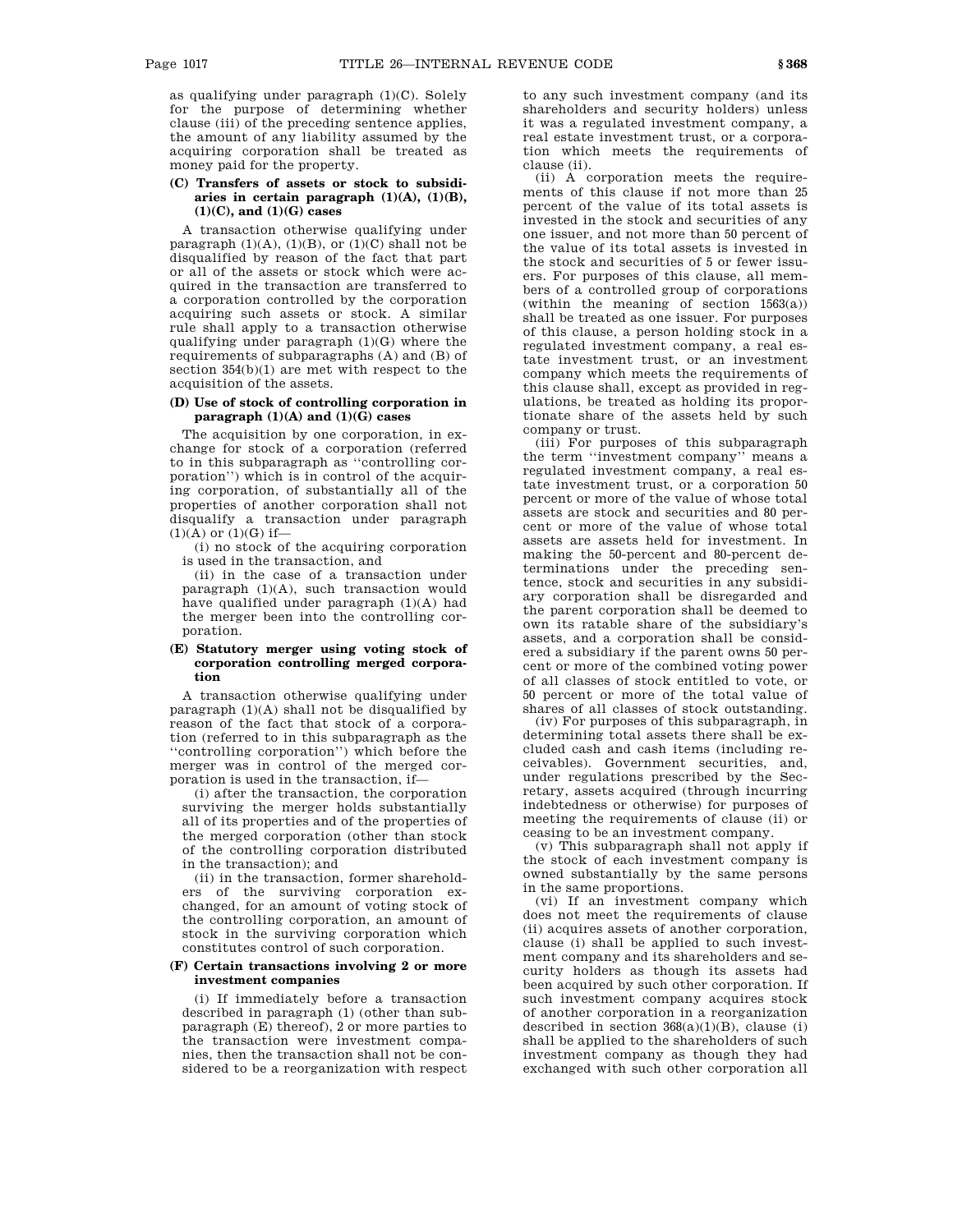of their stock in such company for stock having a fair market value equal to the fair market value of their stock of such investment company immediately after the exchange. For purposes of section 1001, the deemed acquisition or exchange referred to in the two preceding sentences shall be treated as a sale or exchange of property by the corporation and by the shareholders and security holders to which clause (i) is applied.

(vii) For purposes of clauses (ii) and (iii), the term ''securities'' includes obligations of State and local governments, commodity futures contracts, shares of regulated investment companies and real estate investment trusts, and other investments constituting a security within the meaning of the Investment Company Act of 1940  $(15 \text{ U.S.C. } 80a - 2(36))$ .<sup>1</sup>

[(viii) Repealed. Pub. L. 98–369, div. A, title I, §174(b)(5)(D), July 18, 1984, 98 Stat. 707]

# **(G) Distribution requirement for paragraph (1)(C)**

### **(i) In general**

A transaction shall fail to meet the requirements of paragraph (1)(C) unless the acquired corporation distributes the stock, securities, and other properties it receives, as well as its other properties, in pursuance of the plan of reorganization. For purposes of the preceding sentence, if the acquired corporation is liquidated pursuant to the plan of reorganization, any distribution to its creditors in connection with such liquidation shall be treated as pursuant to the plan of reorganization.

## **(ii) Exception**

The Secretary may waive the application of clause (i) to any transaction subject to any conditions the Secretary may prescribe.

## **(H) Special rules for determining whether certain transactions are qualified under paragraph (1)(D)**

For purposes of determining whether a transaction qualifies under paragraph  $(1)(D)$ 

(i) in the case of a transaction with respect to which the requirements of subparagraphs  $(A)$  and  $(B)$  of section  $354(b)(1)$ are met, the term ''control'' has the meaning given such term by section 304(c), and

(ii) in the case of a transaction with respect to which the requirements of section 355 (or so much of section 356 as relates to section 355) are met, the fact that the shareholders of the distributing corporation dispose of part or all of the distributed stock, or the fact that the corporation whose stock was distributed issues additional stock, shall not be taken into account.

# **(3) Additional rules relating to title 11 and similar cases**

## **(A) Title 11 or similar case defined**

For purposes of this part, the term ''title 11 or similar case'' means—

(i) a case under title 11 of the United States Code, or

(ii) a receivership, foreclosure, or similar proceeding in a Federal or State court.

### **(B) Transfer of assets in a title 11 or similar case**

In applying paragraph (1)(G), a transfer of the assets of a corporation shall be treated as made in a title 11 or similar case if and only if—

(i) any party to the reorganization is under the jurisdiction of the court in such case, and

(ii) the transfer is pursuant to a plan of reorganization approved by the court.

## **(C) Reorganizations qualifying under paragraph (1)(G) and another provision**

If a transaction would (but for this subparagraph) qualify both—

(i) under subparagraph (G) of paragraph (1), and

(ii) under any other subparagraph of paragraph (1) or under section 332 or 351,

then, for purposes of this subchapter (other than section  $357(c)(1)$ , such transaction shall be treated as qualifying only under subparagraph (G) of paragraph (1).

## **(D) Agency receivership proceedings which involve financial institutions**

For purposes of subparagraphs (A) and (B), in the case of a receivership, foreclosure, or similar proceeding before a Federal or State agency involving a financial institution referred to in section 581 or 591, the agency shall be treated as a court.

## **(E) Application of paragraph (2)(E)(ii)**

In the case of a title 11 or similar case, the requirement of clause (ii) of paragraph  $(2)(E)$ shall be treated as met if—

(i) no former shareholder of the surviving corporation received any consideration for his stock, and

(ii) the former creditors of the surviving corporation exchanged, for an amount of voting stock of the controlling corporation, debt of the surviving corporation which had a fair market value equal to 80 percent or more of the total fair market value of the debt of the surviving corporation.

### **(b) Party to a reorganization**

For purposes of this part, the term ''a party to a reorganization'' includes—

(1) a corporation resulting from a reorganization, and

(2) both corporations, in the case of a reorganization resulting from the acquisition by one corporation of stock or properties of another.

In the case of a reorganization qualifying under paragraph  $(1)(B)$  or  $(1)(C)$  of subsection  $(a)$ , if the stock exchanged for the stock or properties is

 $^1$  So in original. A reference to 15 U.S.C. 80a–2(a)(36) was probably intended.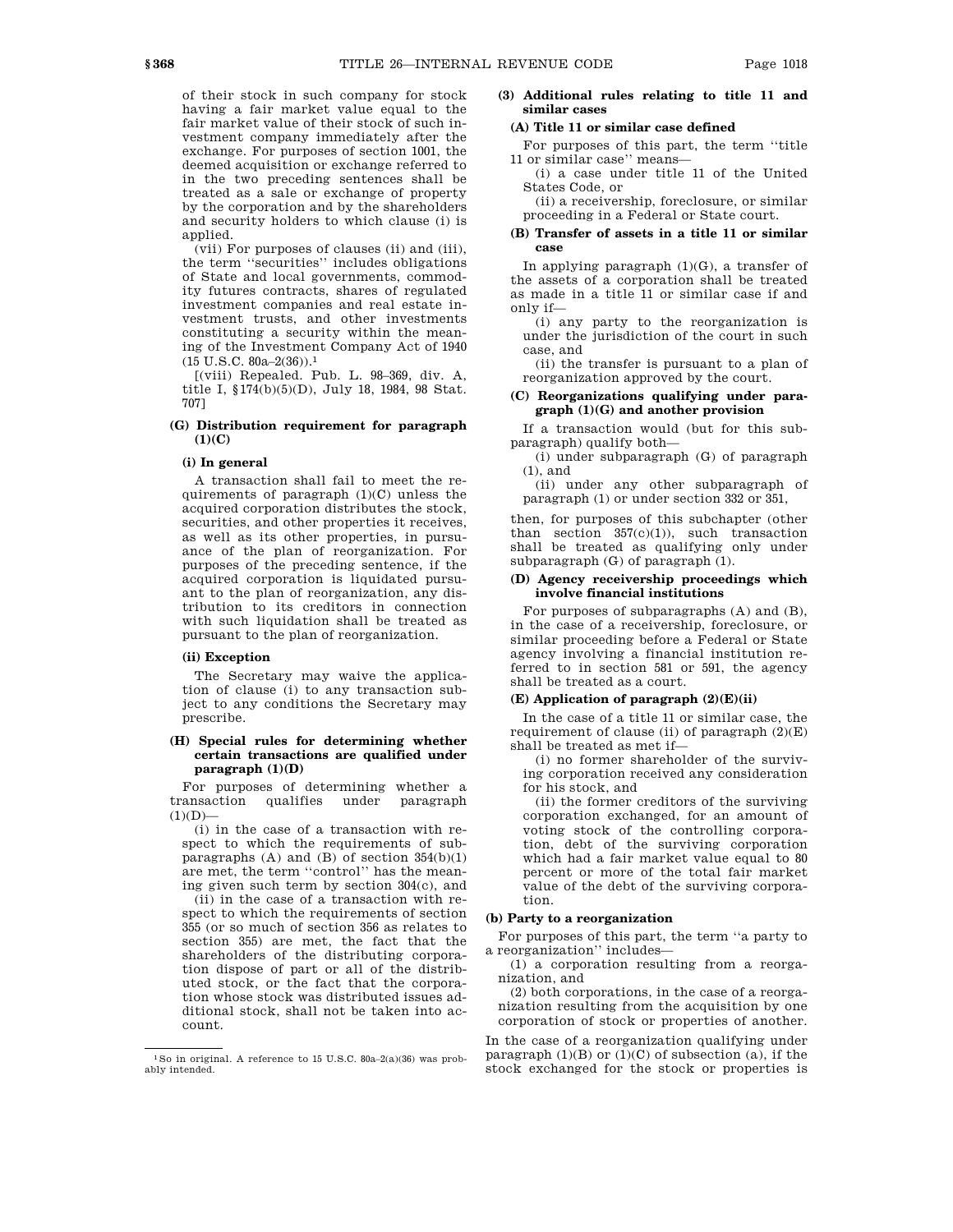stock of a corporation which is in control of the acquiring corporation, the term ''a party to a reorganization'' includes the corporation so controlling the acquiring corporation. In the case of a reorganization qualifying under paragraph  $(1)(A)$ ,  $(1)(B)$ , or  $(1)(C)$ , or  $(1)(G)$  of subsection  $(a)$ by reason of paragraph (2)(C) of subsection (a), the term ''a party to a reorganization'' includes the corporation controlling the corporation to which the acquired assets or stock are transferred. In the case of a reorganization qualifying under paragraph  $(1)(A)$  or  $(1)(G)$  of subsection  $(a)$ by reason of paragraph  $(2)(D)$  of that subsection, the term ''a party to a reorganization'' includes the controlling corporation referred to in such paragraph  $(2)(D)$ . In the case of a reorganization qualifying under subsection  $(a)(1)(A)$  by reason of subsection  $(a)(2)(E)$ , the term "party to a reorganization'' includes the controlling corporation referred to in subsection  $(a)(2)(E)$ .

# **(c) Control defined**

For purposes of part I (other than section 304), part II, this part, and part V, the term ''control'' means the ownership of stock possessing at least 80 percent of the total combined voting power of all classes of stock entitled to vote and at least 80 percent of the total number of shares of all other classes of stock of the corporation.

(Aug. 16, 1954, ch. 736, 68A Stat. 120; Pub. L. 88–272, title II, §218(a), (b), Feb. 26, 1964, 78 Stat. 57; Pub. L. 90–621, §1(a), (b), Oct. 22, 1968, 82 Stat. 1310, 1311; Pub. L. 91–693, §1(a), (b), Jan. 12, 1971, 84 Stat. 2077; Pub. L. 94–455, title VIII, §806(f)(1), title XXI, §2131(a), Oct. 4, 1976, 90 Stat. 1605, 1922; Pub. L. 95–600, title VII, §701(j)(1), Nov. 6, 1978, 92 Stat. 2905; Pub. L. 96–589, §4(a)–(d), (h)(3), (4), Dec. 24, 1980, 94 Stat. 3401–3403, 3405; Pub. L. 97–34, title II, §241, Aug. 13, 1981, 95 Stat. 254; Pub. L. 97–248, title II, §225(a), Sept. 3, 1982, 96 Stat. 490; Pub. L. 97–448, title III, §304(b), (c), Jan. 12, 1983, 96 Stat. 2398; Pub. L. 98–369, div. A, title I, §§63(a), 64(a), 174(b)(5)(D), July 18, 1984, 98 Stat. 583, 584, 707; Pub. L. 99–514, title VI,  $\S~621(e)(1),$  title IX,  $\S~904(a),$  title XVIII, §§1804(g)(2), (h), 1879(*l*)(1), Oct. 22, 1986, 100 Stat. 2266, 2385, 2806, 2909; Pub. L. 100–647, title I, §1018(q)(5), title IV, §4012(b)(1)(A), Nov. 10, 1988, 102 Stat. 3586, 3656; Pub. L. 101–73, title XIV, §1401(a)(1), (b)(1), Aug. 9, 1989, 103 Stat. 548, 549; Pub. L. 105–34, title X, §1012(c)(2), Aug. 5, 1997, 111 Stat. 917; Pub. L. 105–206, title VI, §6010(c)(3)(B), July 22, 1998, 112 Stat. 813; Pub. L. 105–277, div. J, title IV, §4003(f)(2), Oct. 21, 1998, 112 Stat. 2681–910; Pub. L. 106–36, title III, §3001(a)(3), June 25, 1999, 113 Stat. 182.)

### REFERENCES IN TEXT

The Investment Company Act of 1940, referred to in subsec.  $(a)(2)(F)(vii)$ , is title I of act Aug. 22, 1940, ch. 686, 54 Stat. 789, as amended, which is classified generally to subchapter I (§80a–1 et seq.) of chapter 2D of Title 15, Commerce and Trade. For complete classification of this Act to the Code, see section 80a–51 of Title 15 and Tables.

### AMENDMENTS

1999—Subsec. (a)(1)(C). Pub. L. 106–36, §3001(a)(3)(A), struck out '', or the fact that property acquired is subject to a liability,'' before ''shall be disregarded''.

Subsec. (a)(2)(B). Pub. L. 106–36,  $\sqrt[3]{3001(a)(3)(B)}$ , which directed amendment of concluding provisions by striking out '', and the amount of any liability to which any property acquired from the acquiring corporation is subject,'', was executed by striking out '', and the amount of any liability to which any property acquired by the acquiring corporation is subject,'' after ''acquiring corporation'', to reflect the probable intent of Congress.

1998—Subsec. (a)(2)(H)(ii). Pub. L. 105–277 inserted '', or the fact that the corporation whose stock was distributed issues additional stock,'' after ''dispose of part or all of the distributed stock''.

Pub. L. 105–206 amended cl. (ii) generally. Prior to amendment, cl. (ii) read as follows: ''in the case of a transaction with respect to which the requirements of section 355 are met, the shareholders described in paragraph (1)(D) shall be treated as having control of the corporation to which the assets are transferred if such shareholders own (immediately after the distribution) stock possessing—

 $\cdot$ <sup>''</sup>(I) more than 50 percent of the total combined voting power of all classes of stock of such corporation entitled to vote, and

''(II) more than 50 percent of the total value of shares of all classes of stock of such corporation.'' 1997—Subsec. (a)(2)(H). Pub. L. 105–34 amended head-

ing and text of subpar. (H) generally. Prior to amendment, text read as follows: ''In the case of any transaction with respect to which the requirements of subparagraphs (A) and (B) of section 354(b)(1) are met, for purposes of determining whether such transaction qualifies under subparagraph (D) of paragraph (1), the term 'control' has the meaning given to such term by section 304(c).''

1989—Subsec. (a)(3)(D). Pub. L. 101–73, §1401(b)(1), repealed amendment made by Pub. L. 99–514, §904(a), see

1986 Amendment note below. Pub. L. 101–73, §1401(a)(1), inserted ''receivership'' in heading and amended text generally, changing the structure of the subparagraph from one consisting of five clauses designated (i) to (v) to one consisting of a

single undesignated subparagraph. 1988—Subsec. (a)(2)(F)(ii). Pub. L. 100–647, §1018(q)(5), struck out ''(other than stock in a regulated investment company, a real estate investment trust, or an investment company which meets the requirements of this clause (ii))'' after ''any one issuer'' and after ''or fewer issuers'' and inserted at end ''For purposes of this clause, a person holding stock in a regulated investment company, a real estate investment trust, or an investment company which meets the requirements of this clause shall, except as provided in regulations, be treated as holding its proportionate share of the assets

held by such company or trust.<br>'Subsec.  $(a)(3)(D)(iv)$ ,  $(v)$ .  $(a)(3)$ (D)(iv), (v). Pub. L. 100–647,  $\frac{4012(b)(1)(A)}{2000}$ , amended subpar. (D), as in effect before the amendment made by section 904(a) of Pub. L. 99–514, by adding cls. (iv) and (v).

1986—Subsec.  $(a)(2)(A)$ . Pub. L. 99–514, §1804(h)(3), inserted ''(other than for purposes of subparagraph (C))'' after ''subchapter''.

Subsec. (a)(2)(F)(ii). Pub. L. 99–514, §1879(*l*)(1), amended cl. (ii) generally. Prior to amendment, cl. (ii) read as follows: ''A corporation meets the requirements of this clause if not more than 25 percent of the value of its total assets is invested in the stock and securities of any one issuer, and not more than 50 percent of the value of its total assets is invested in the stock and securities of 5 or fewer issuers. For purposes of this clause, all members of a controlled group of corporations (within the meaning of section 1563(a)) shall be treated as one issuer.''

Subsec. (a)(2)(G)(i). Pub. L. 99–514, §1804(g)(2), inserted ''For purposes of the preceding sentence, if the acquired corporation is liquidated pursuant to the plan of reorganization, any distribution to its creditors in connection with such liquidation shall be treated as pursuant to the plan of reorganization.''

Subsec. (a)(2)(H). Pub. L. 99–514, §1804(h)(2), added subpar. (H).

 $\frac{\text{Subsec}}{\text{Subsec}}$  (a)(3)(D). Pub. L. 99–514, §904(a), (c)(1), as amended by Pub. L. 100–647, §4012(a)(1), which (applica-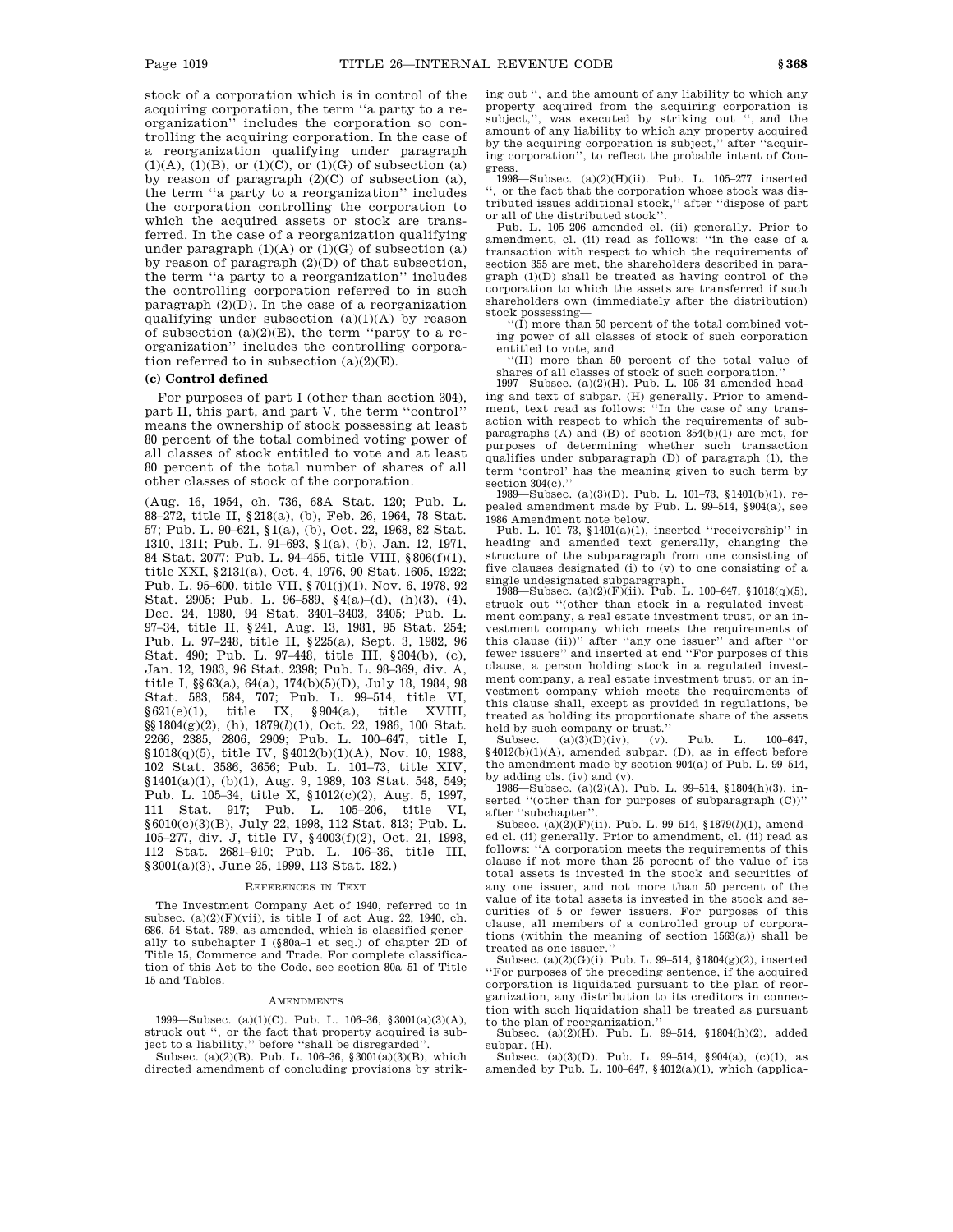ble to acquisitions after Dec. 31, 1989, in taxable years ending after such date) directed amendment of subpar. (D) to read ''(D) AGENCY RECEIVERSHIP PROCEEDINGS WHICH INVOLVE FINANCIAL INSTITUTIONS.—For purposes of subparagraphs (A) and (B), in the case of a receivership, foreclosure, or similar proceeding before a Federal or State agency involving a financial institution referred to in section 581 or 591, the agency shall be treated as a court.'', was repealed by Pub. L. 101–73, §1401(b)(1), (c)(4), eff. Oct. 22, 1986, and I.R.C. of 1986 applicable as if the amendments made by such section had not been enacted.

Subsec. (c). Pub. L. 99–514,  $$1804(h)(1)$ , in amending subsec. (c) generally, struck out par. (1) designation and struck out par. (2) defining term ''control'' as having meaning given to such term by section 304(c) in case of any transaction with respect to which requirements of subpars. (A) and  $(R)$  of section 354 $(b)(1)$  are met, for purposes of determining whether such transaction is described in subpar. (D) of subsec.  $(a)(1)$ .

Pub. L. 99–514,  $§621(e)(1)$ , repealed amendment by Pub. L. 94–455, §806(f)(1). See 1976 Amendment note below.<br>1984—Subsec. (a)(2)(F)(viii). Pub. L. 98–369,

 $1984$ —Subsec. §174(b)(5)(D), struck out cl. (viii) which provided that in applying paragraph (3) of section 267(b) in respect of any transaction to which this subparagraph applies, the reference to a personal holding company in such paragraph (3) be treated as including a reference to an investment company and the determination of whether a corporation is an investment company be made as of the time immediately before the transaction instead of with respect to the taxable year referred to in such paragraph (3).

Subsec. (a)(2)(G). Pub. L. 98–369, §63(a), added subpar. (G).

Subsec. (c). Pub. L. 98–369, §64(a), designated existing provisions as par. (1) and added par. (2).

1983—Subsec. (a)(2)(C). Pub. L. 97–448, §304(b), struck out ''or stock'' after ''acquisition of the assets''.

Subsec. (a)(3)(B)(i). Pub. L. 97–448, §304(c), substituted ''any party to the reorganization'' for ''such corporation'

1982—Subsec.  $(a)(1)(F)$ . Pub. L. 97–248 inserted "of one corporation'' after ''place of organization''.

1981—Subsec.  $(a)(3)(D)$ . Pub. L. 97-34 substituted ''Agency proceedings'' for ''Agency receivership proceedings'' in heading, incorporated existing provisions in text designated cl. (i), inserted in cl. (i)(II) definition for term ''title 11 or similar case'', and added cls. (ii) and (iii).

1980—Subsec. (a)(1)(G). Pub. L. 96–589,  $\frac{1}{3}(a)$ , (h)(3), added subpar. (G).

Subsec.  $(a)(2)(C)$ . Pub. L. 96–589, §4(c), inserted provision that a similar rule would apply to a transaction otherwise qualifying under par.  $(1)(G)$ , where the requirements of subpars. (A) and  $(B)$  of section  $354(b)(1)$ are met with respect to the acquisition of the assets or stock.

Subsec. (a) $(2)(D)$ . Pub. L. 96–589, §4 $(d)$ , among other changes, inserted reference to par. (1)(G).

Subsec. (a)(3). Pub. L. 96–589, §4(b), added par. (3).

Subsec. (b). Pub. L. 96–589, §4(h)(4), substituted ''paragraph  $(1)(A)$ ,  $(1)(B)$ ,  $(1)(C)$ , or  $(1)(G)$  of subsection  $(a)$  by reason of paragraph  $(2)(C)$ " and "paragraph  $(1)(A)$  or  $(1)(G)$  of subsection (a) by reason of paragraph  $(2)(D)$ " for "paragraph  $(1)(A)$ ,  $(1)(B)$ , or  $(1)(C)$  of subsection  $(a)$ by reason of paragraph  $(2)(C)$ " and "paragraph  $(1)(A)$  of subsection (a) by reason of paragraph  $(2)(D)$ ", respectively.

1978—Subsec.  $(a)(2)(F)$ . Pub. L. 95–600 substituted in cl. (iii), first sentence, "50 percent or more" and "80 percent or more'' for ''more than 50 percent'' and "more than 80 percent"; substituted in cl. (vi), first sentence, ''does not meet the requirements'' for ''is not diversified within the meaning''; struck from cl. (vi), second sentence, "(hereafter referred to as the ('actual acquisition')'' after "section  $368(a)(1)(B)$ " and "and security holders'' after ''the shareholders'' and substituted ''stock in such company for stock having a fair market value equal to the fair market value of their stock of such investment company immediately after the exchange'' for ''stock in such investment company for a percentage of the value of the total outstanding stock of the other corporation equal to the percentage of the value of the total outstanding stock of such investment company which such shareholders own immediately after the actual acquisition''; and added cls. (vii) and (viii).

1976—Subsec. (a)(2)(F). Pub. L. 94–455, §2131(a), added subpar. (F).

Subsec. (c). Pub. L. 94–455, §806(f)(1), which substituted ''this part, and Part V,'' for ''and this part,'' was repealed by Pub. L. 99–514,  $\S 621(e)(1)$ . See Effective Date of 1986 and 1976 Amendment notes below.

1971—Subsec. (a)(2)(E). Pub. L. 91–693, §1(a), added subpar. (E).

Subsec. (b). Pub. L. 91–693, §1(b), defined ''party to a reorganization'' in the case of a reorganization qualifying under subsection (a)(1)(A) by reason of subsection  $(a)(2)(E)$ .

1968—Subsec. (a)(2)(D). Pub. L. 90–621, §1(a), added subpar. (D).

Subsec. (b). Pub. L. 90–621, §1(b), inserted reference to the inclusion of the controlling corporation in term ''a party to a reorganization'' in reorganizations qualifying under paragraph  $(1)(A)$  of subsection  $(a)$  by reason of paragraph (2)(D) of subsection (a).

1964—Subsec. (a). Pub. L. 88–272, §218(a), (b)(1), inserted ''(or in exchange solely for all or a part of the voting stock of a corporation which is in control of the acquiring corporation)" in par.  $(1)(B)$ , and in par.  $(2)(C)$ , inserted references to par. (1)(B), and substituted ''assets or stock'' for ''assets'' wherever appearing.

Subsec. (b). Pub. L. 88–272, §218(b)(2), inserted references to par. (1)(B) wherever appearing.

### EFFECTIVE DATE OF 1999 AMENDMENT

Amendment by Pub. L. 106–36 applicable to transfers after Oct. 18, 1998, see section 3001(e) of Pub. L. 106–36, set out as a note under section 351 of this title.

#### EFFECTIVE DATE OF 1998 AMENDMENTS

Amendment by Pub. L. 105–277 effective as if included in the provision of the Taxpayer Relief Act of 1997, Pub. L. 105–34, to which such amendment relates, see section 4003(*l*) of Pub. L. 105–277, set out as a note under section 86 of this title.

Amendment by Pub. L. 105–206 effective, except as otherwise provided, as if included in the provisions of the Taxpayer Relief Act of 1997, Pub. L. 105–34, to which such amendment relates, see section 6024 of Pub. L. 105–206, set out as a note under section 1 of this title.

#### EFFECTIVE DATE OF 1997 AMENDMENT

Amendment by Pub. L. 105–34 applicable, with certain exceptions, to transfers after Aug. 5, 1997, see section 1012(d) of Pub. L. 105–34, set out as a note under section 351 of this title.

#### EFFECTIVE DATE OF 1989 AMENDMENTS

Repeal of amendment by section 904(a) of Pub. L. 99–514 effective Oct. 22, 1986, and I.R.C. of 1986 applicable as if the amendment had not been enacted, see section 1401(b)(1) of Pub. L. 101–73, set out as a Repeal of Provisions Relating to Repeal of Special Reorganization Rules for Financial Institutions note set out under section 597 of this title, and section 1401(c)(4) of Pub. L. 101–73, set out as Effective Date of 1989 Amendment note under section 597 of this title.

Section 1401(c)(1) of Pub. L. 101–73 provided that: ''The amendment made by subsection (a)(1) [amending this section] shall apply to acquisitions on or after May 10, 1989.''

#### EFFECTIVE DATE OF 1988 AMENDMENT

Amendment by section  $1018(q)(5)$  of Pub. L. 100–647 effective, except as otherwise provided, as if included in the provision of the Tax Reform Act of 1986, Pub. L. 99–514, to which such amendment relates, see section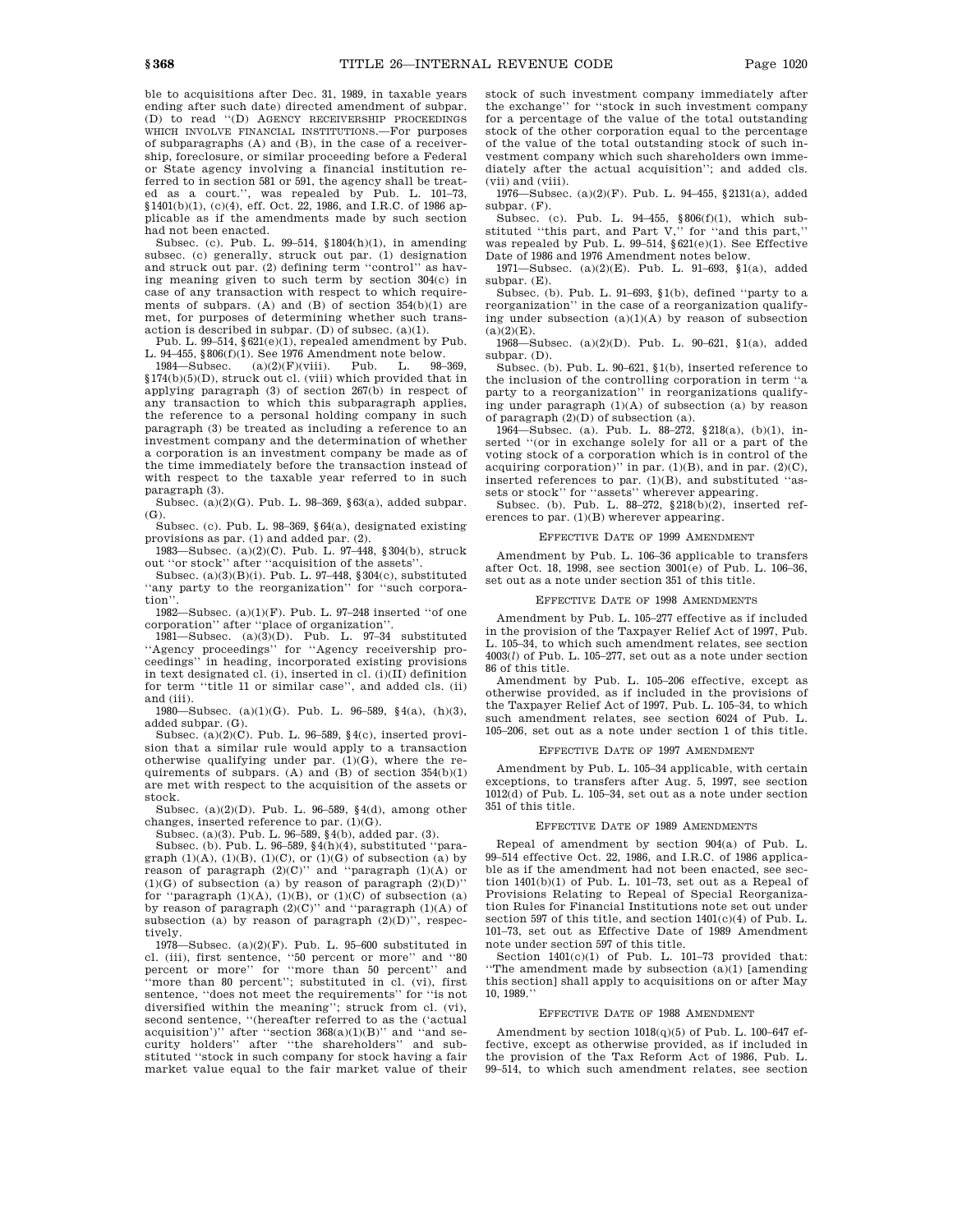1019(a) of Pub. L. 100–647, set out as a note under section 1 of this title.

Section  $4012(b)(1)(C)(i)$  of Pub. L. 100-647 provided that: ''The amendment made by subparagraph (A) [amending this section] shall apply to acquisitions after the date of the enactment of this Act [Nov. 10, 1988] and before January 1, 1990.''

### EFFECTIVE DATE OF 1986 AMENDMENT

Repeal of amendment by section 806(f)(1) of Pub. L. 94–455 effective Jan. 1, 1986, with certain exceptions, see section  $621(f)(2)$  of Pub. L. 99-514, set out as a note under section 382 of this title.

Section 904(c)(1) of Pub. L. 99–514, as amended by Pub. L. 100–647, title IV, §4012(a)(1), Nov. 10, 1988, 102 Stat. 3656, which provided that the amendments made by subsection (a), amending this section, were to apply to acquisitions after Dec. 31, 1989, in taxable years ending after such date, was repealed by Pub. L. 101–73, title XIV, §1401(b)(1), Aug. 9, 1989, 103 Stat. 549.

Amendment by section  $1804(g)(2)$  of Pub. L. 99-514 applicable to plans of reorganizations adopted after Oct. 22, 1986, see section 1804(g)(4) of Pub. L. 99–514, set out as a note under section 361 of this title.

Amendment by section 1804(h) of Pub. L. 99–514 effective, except as otherwise provided, as if included in the provisions of the Tax Reform Act of 1984, Pub. L. 98–369, div. A, to which such amendment relates, see section 1881 of Pub. L. 99–514, set out as a note under section 48 of this title.

Section 1879(*l*)(2) of Pub. L. 99–514 provided that: ''The amendment made by this subsection [amending this section] shall apply as if included in section 2131 of the Tax Reform Act of 1976 [Pub. L. 94–455].''

### EFFECTIVE DATE OF 1984 AMENDMENT

Amendment by section 63(a) of Pub. L. 98–369 applicable to transactions pursuant to plans adopted after July 18, 1984, see section 63(c) of Pub. L. 98–369, set out as a note under section 312 of this title.

Section 64(b) of Pub. L. 98–369 provided that: ''The amendments made by this section [amending this section] shall apply to transactions pursuant to plans adopted after the date of the enactment of this Act [July 18, 1984].''

Amendment by section 174(b)(5)(D) of Pub. L. 98–369 applicable to transactions after Dec. 31, 1983, in taxable years ending after that date, see section 174(c)(2)(A) of Pub. L. 98–369, set out as a note under section 267 of this title.

#### EFFECTIVE DATE OF 1983 AMENDMENT

Section 311(b)(2) of Pub. L. 97–448 provided that: ''The amendment made by subsection (b) of section 304 [amending this section] shall take effect as if included in the amendments made by section 4 of such Act [Pub. L. 96–589, the Bankruptcy Tax Act of 1980, see 1980 Amendment notes abovel.

#### EFFECTIVE DATE OF 1982 AMENDMENT

Section 225(b) of Pub. L. 97–248 provided that:

'(1) IN GENERAL.—Except as provided in paragraph (2), the amendment made by subsection (a) [amending this section] shall apply with respect to transactions occurring after August 31, 1982.

'(2) PLANS ADOPTED ON OR BEFORE AUGUST 31, 1982.-The amendment made by subsection (a) shall not apply with respect to plans of reorganization adopted on or before August 31, 1982, but only if the transaction occurs before January 1, 1983.

### EFFECTIVE DATE OF 1981 AMENDMENT

Section 246(a) of Pub. L. 97–34 provided that: ''The amendment made by sections 241 and 242 [amending this section and section 382 of this title] shall apply to any transfer made on or after January 1, 1981.''

#### EFFECTIVE DATE OF 1980 AMENDMENT

Amendment by Pub. L. 96–589 applicable to bankruptcy cases or similar judicial proceedings commencing after Dec. 31, 1980, with exception permitting the debtor to make the amendment applicable to such cases or proceedings commencing after Sept. 30, 1979, see section 7(c)(1), (f) of Pub. L. 96–589, set out as a note under section 108 of this title.

## EFFECTIVE DATE OF 1978 AMENDMENT

Section 701(j)(2) of Pub. L. 95–600, as amended by Pub. L. 99–514, §2, Oct. 22, 1986, 100 Stat. 2095, provided that:

''(A) Except as provided in subparagraphs (B) and (C), the amendments made by paragraph (1) [amending this section] shall apply as if included in section  $368(a)(2)(F)$ of the Internal Revenue Code of 1986 [formerly I.R.C. 1954] as added by section 2131(a) of the Tax Reform Act of 1976 [Pub. L. 94–455, title XX, §2131(a), Oct. 4, 1976, 90 Stat. 1922].

"(B) Clause (viii) of section  $368(a)(2)(F)$  of the Internal Revenue Code of 1986 (as added by paragraph (1)) shall apply only with respect to losses sustained after September 26, 1977.

''(C) Clause (vii) of section 368(a)(2)(F) of the Internal Revenue Code of 1986 (as added by paragraph (1)) shall apply only with respect to transfers made after September 26, 1977.''

### EFFECTIVE DATE OF 1976 AMENDMENT

Section  $2131(f)(1)$ , (2) of Pub. L. 94-455, as amended by Pub. L. 99–514, §2, Oct. 22, 1986, 100 Stat. 2095, provided that:

''(1) Except as provided in paragraph (2), the amendment made by subsection (a) [amending this section] shall apply to transfers made after February 17, 1976, in taxable years ending after such date.

''(2) The amendment made by subsection (a) shall not apply to transfers made in accordance with a ruling issued by the Internal Revenue Service before February 18, 1976, holding that a proposed transaction would be a reorganization described in paragraph (1) of section 368(a) of the Internal Revenue Code of 1986 [formerly I.R.C. 1954].''

For effective date of amendment by section  $806(f)(1)$ of Pub. L. 94–455, see section 806(g)(2), (3) of Pub. L. 94–455, formerly set out as a note under section 382 of this title.

### EFFECTIVE DATE OF 1971 AMENDMENT

Section 1(c) of Pub. L. 91–693 provided that: ''The amendments made by this section [amending this section] shall apply to statutory mergers occurring after December 31, 1970.''

### EFFECTIVE DATE OF 1968 AMENDMENT

Section 1(c) of Pub. L. 90–621 provided that: ''The amendments made by subsections (a) and (b) [amending this section] shall apply to statutory mergers occurring after the date of the enactment of this Act [Oct. 22, 1968].''

### EFFECTIVE DATE OF 1964 AMENDMENT

Section 218(c) of Pub. L. 88–272 provided that: ''The amendments made by this section [amending this section] shall apply with respect to transactions after December 31, 1963, in taxable years ending after such date.''

#### PLAN AMENDMENTS NOT REQUIRED UNTIL JANUARY 1, 1989

For provisions directing that if any amendments made by subtitle A or subtitle C of title XI [§§1101–1147 and 1171–1177] or title XVIII [§§1800–1899A] of Pub. L. 99–514 require an amendment to any plan, such plan amendment shall not be required to be made before the first plan year beginning on or after Jan. 1, 1989, see section 1140 of Pub. L. 99–514, as amended, set out as a note under section 401 of this title.